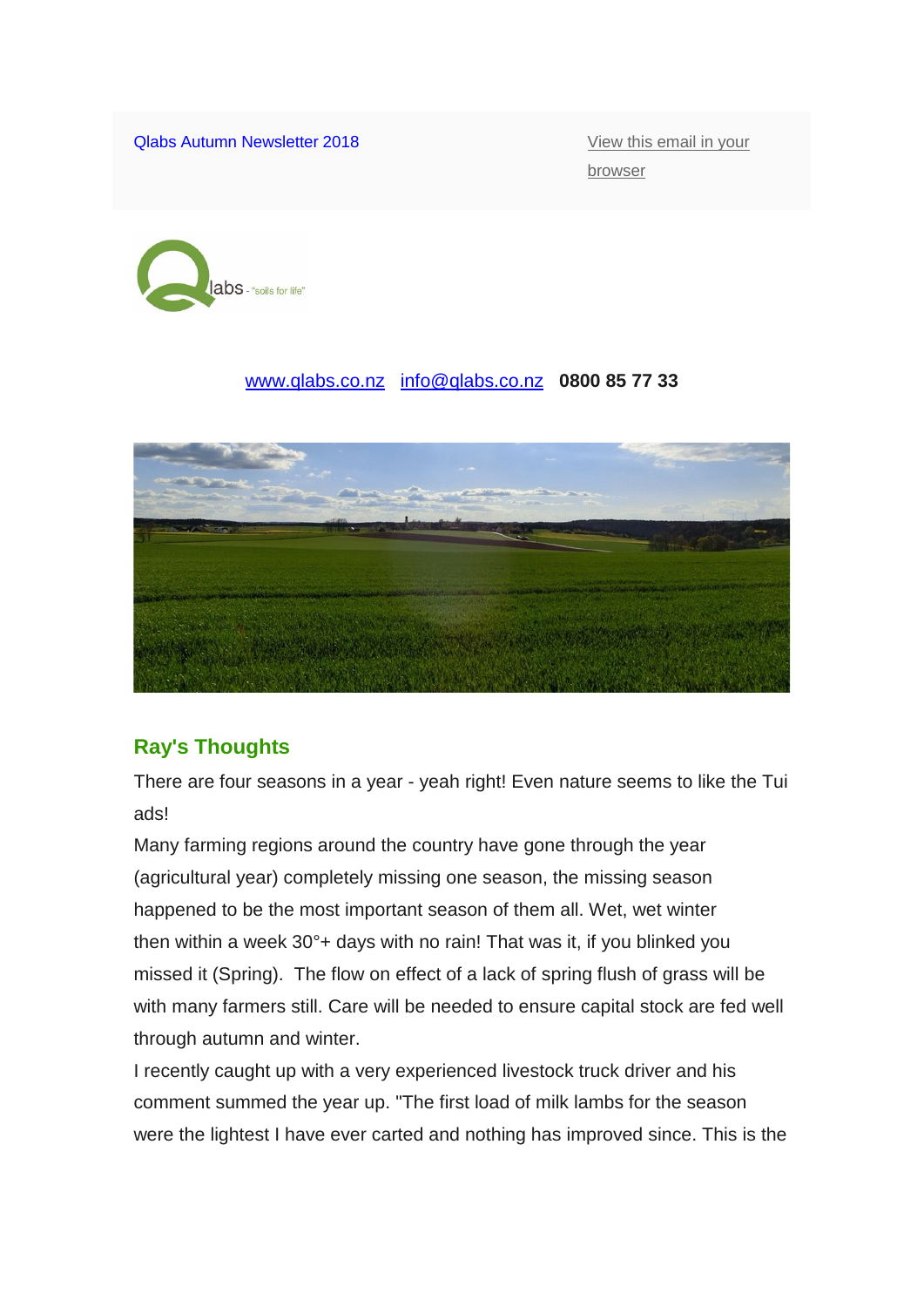worst year I can recall as far as condition, weight and quality of lambs is concerned."

Autumn is looking promising so hopefully the hardship will be behind us now and we have next season to look forward to.



Funnels set up, ready to filter the next run of soils

Autumn is a busy time of year here at Qlabs. The team in the lab have been hard at work processing Soils, Feeds and lots of Dry Matters.

### **Waters**

Please remember that if you are doing a water test you need to pick up a container from us. We can't accept water in any other container. **Thanks** 



In February we attended the biannual Southern Fieldays in Waimumu, just out of Gore. We had a great time and met lots of interesting people as well as catching up with some of our clients. The weather was pretty good with only one coldish day and a record turnout of visitors attended - 41,000 ticket holders and this excluded children under 16 and school children! It just keeps getting better. If you get the chance to go to these fieldays we highly recommend you do, it's a great three days.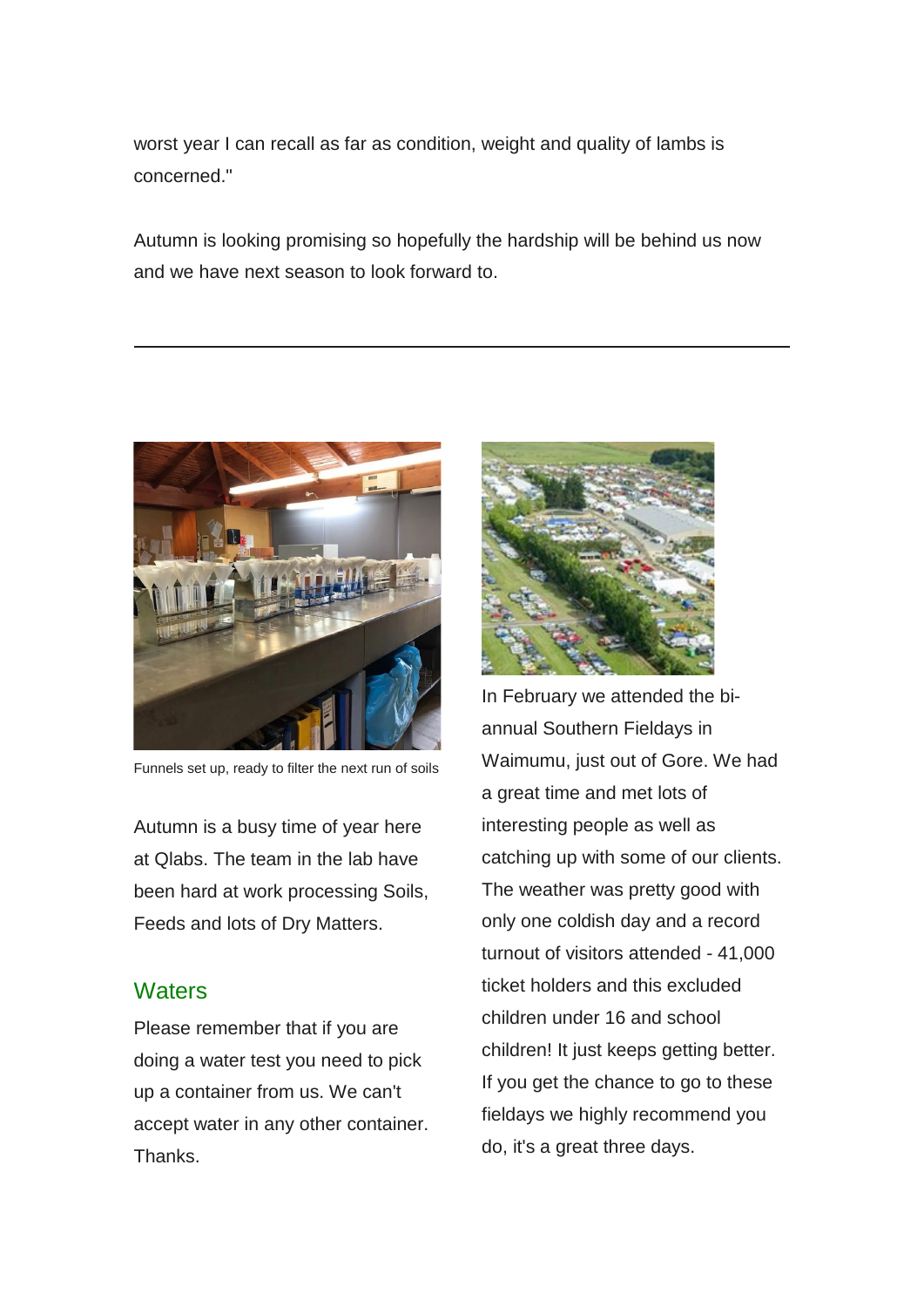# **Focus Points - Look at the next key elements that drive your profitability**

- Soil testing do you need to have a new soil test done before you apply your autumn fertiliser?
- Have you ordered your autumn fertiliser?
- Rotation length.
- Winter pasture covers.
- Animal condition score.
- Planning feed tests to balance electrolyte levels pre-calving/lambing.

# **SPECIAL OFFER**

# **Introducing the Fallain**™

# **Protocols**

### **Take 3 tests, Pay for 2**

**That's right 3 tests for the price of 2 (includes Soil, Feeds & RNUE tests)**